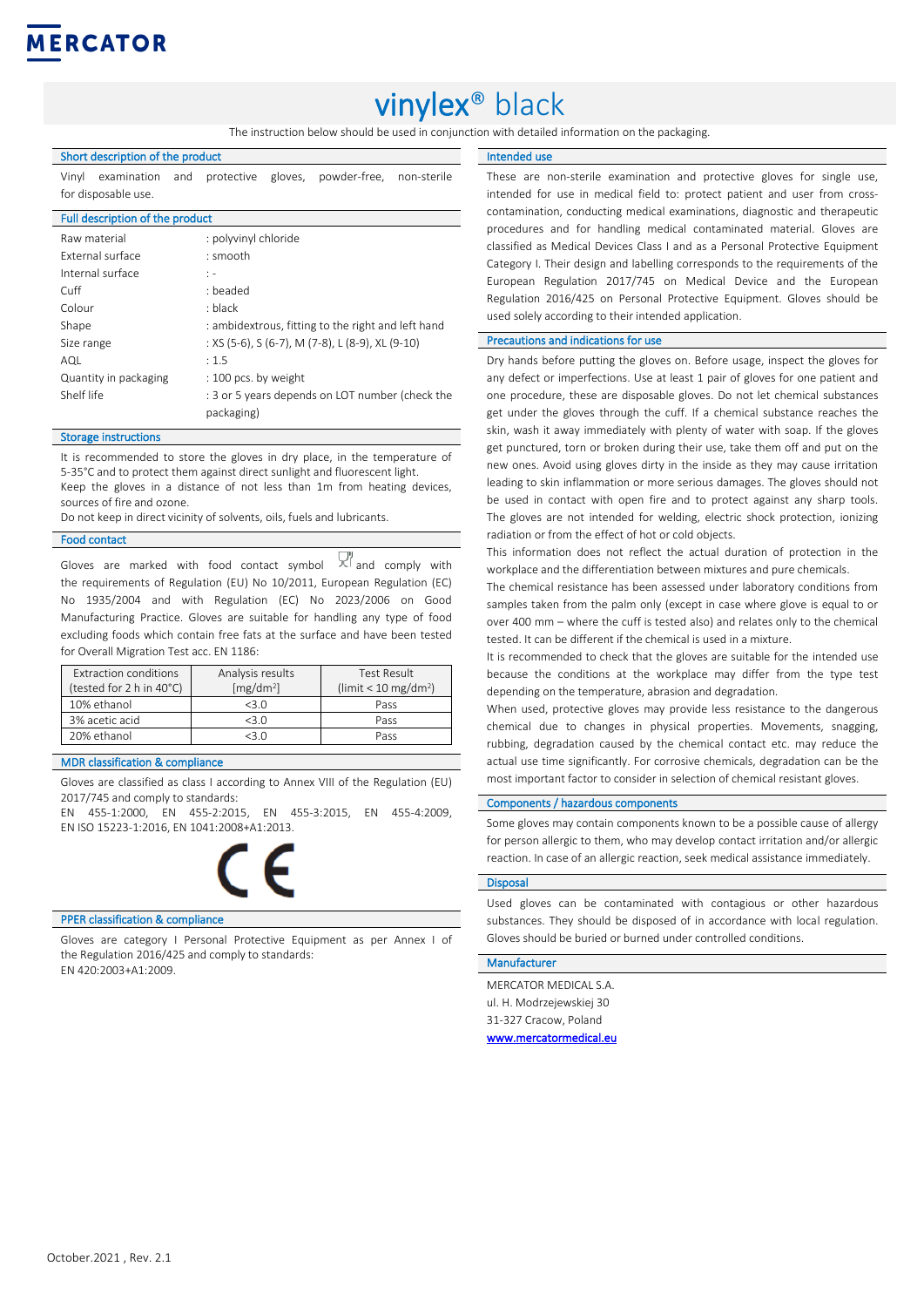## **MERCATOR**





 $\overline{a}$ 



are intended for single use

Lot / batch number

EU Authorised Representative, symbol should be accompanied by name and address of Authorised Representative

Marking of type A chemical resistant gloves. Six tested chemicals shall be identified by their code letter under pictogram

Marking of type B chemical resistant gloves. Three tested chemicals shall be identified by their code letter under pictogram

Marking of type C chemical resistant gloves. One tested chemicals shall be identified by their code letter under pictogram

Indicates compliance with the requirements of Russian market



Symbols used on the packaging



Ukrainian market



Powdered gloves